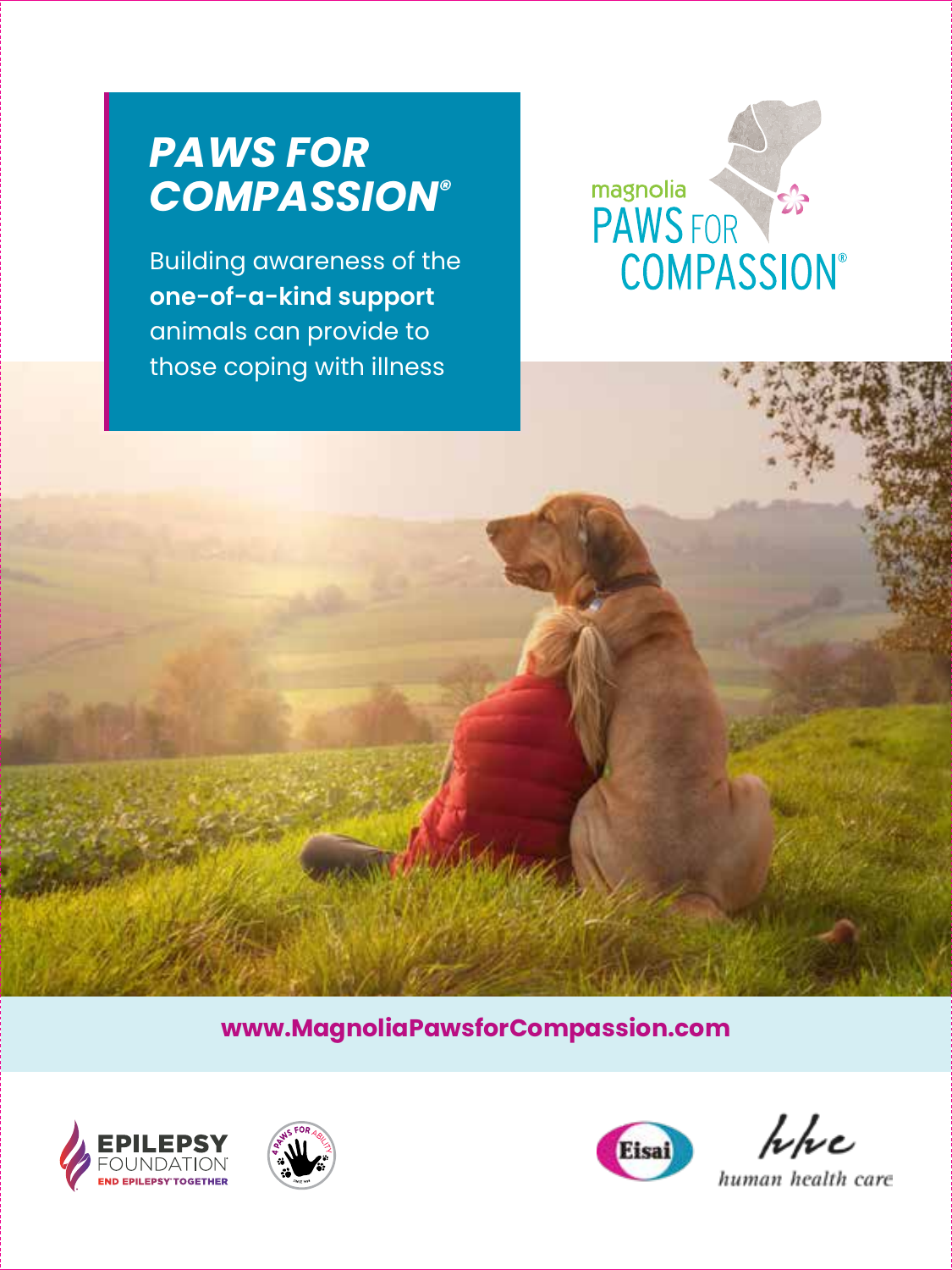# **ASSISTANCE IN ACTION**

Service dogs are rigorously trained, starting as puppies, to perform tasks and provide support for people living with a number of different health conditions. Many different breeds can be trained as service dogs, including, but not limited to, golden retrievers, Labrador retrievers, goldendoodles and papillons. The Americans with Disabilities Act (ADA) protects the rights of people with disabilities to be accompanied by their service dog in public places.

## **INTENSIVE TRAINING**

- **Puppy enrichment:** From birth, service dog puppies begin to experience the world and prepare for their job ahead.
- **Foundational skills and socialization:** During these phases, puppies learn basic commands, spend time with people and are introduced to different environmental settings, to help with socialization.
- **Advanced training:** Dogs will learn service dog skills and participate in activities related to the exact needs of their partners such as tracking, medical alert, retrieval and hearing. Based on where the dog excels, it will be matched based on the specific needs of an individual.

### **ROLE OF SEIZURE ASSISTANCE DOGS**

*"With Fresca by my side, I can now explore life and try new things. She has made everything easier." Sophia Fuchs, age 9*

Seizure assistance dogs undergo specific training to respond to a seizure in someone who has epilepsy or a seizure condition. They are trained to bark or alert an individual's family when they are having a seizure. Others may learn to lie next to the person having a seizure. Being alerted when a seizure occurs may help provide comfort and peace of mind to families and caregivers as well as those living with a seizure condition.

Magnolia *Paws for Compassion* aims to raise awareness of the benefits animals can provide those coping with illness; however, we recognize there is no guarantee animals will provide a benefit to every child living with seizures.

**For more information about service dogs, see the enclosed infographic.**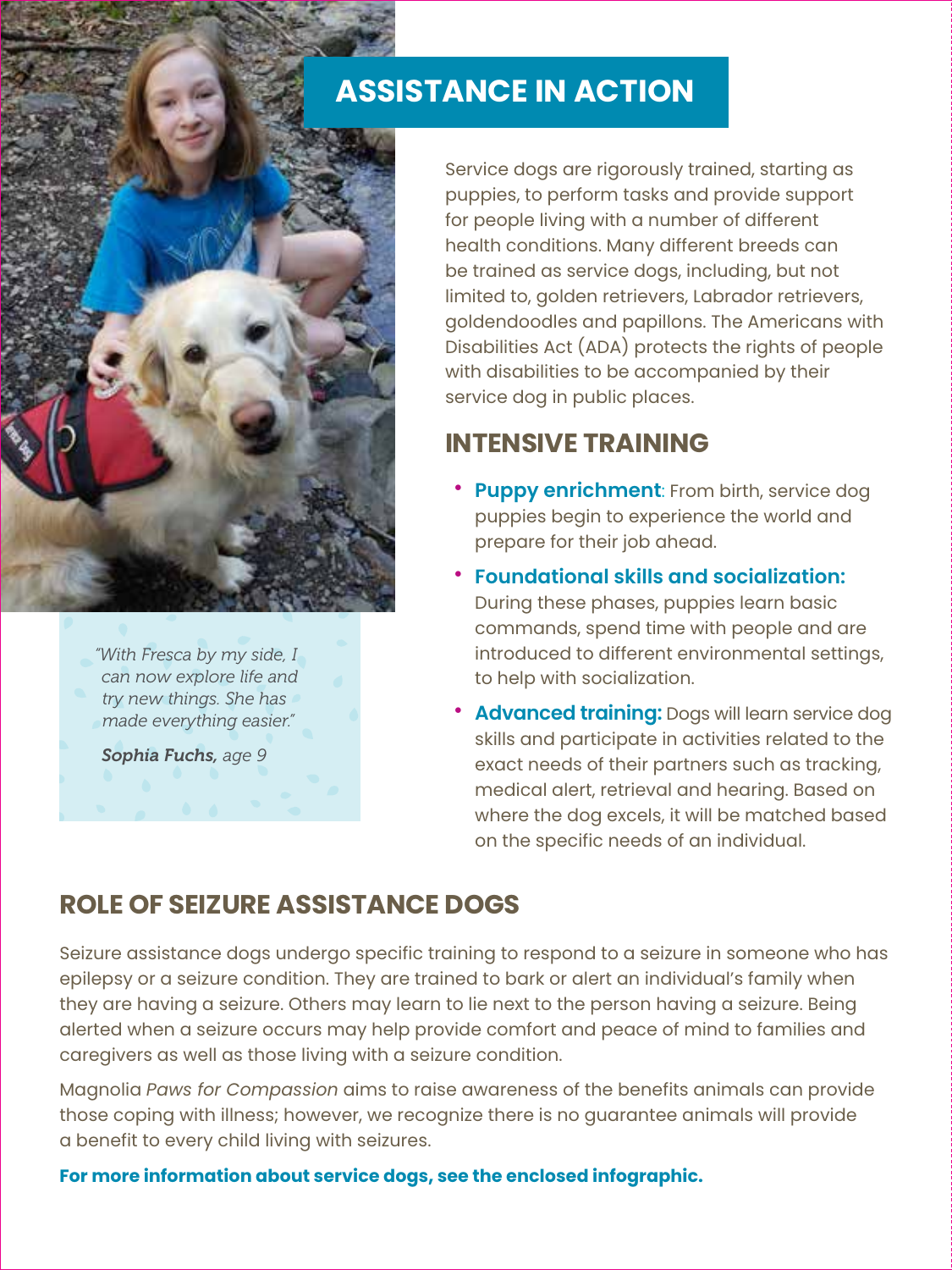# **Service Dog**

#### **TAIL**

Service dogs are remarkably trained and intelligent aides. They are also compassionate and friendly companions. Their tails work as a signal to indicate favorable conditions and a positive environment.

#### **EARS**

- Service dogs may be trained
- to use a dog's sensitive
- hearing to alert their partner
- to specific sounds inside
- and outside the home.

#### **EYES**

By using their vision, service dogs can find objects and take them to their owners. Seizure assistance dogs can alert to a seizure they see happening. Some service dogs for those with vision impairment can guide

their owners around obstacles.

#### **NOSE**

Seizure assistance dogs are specially trained to alert caregivers to seizures when or even sometimes before they happen. Some reports suggest that dogs may be responding to a type of smell. Service dogs also may use their noses to get the attention of a deaf person.

#### **MOUTH**

By retrieving various objects or bringing medicines or a telephone, service dogs are trained to help in many ways.

#### **VOICE**

Service dogs use different sounds and barks to communicate their messages. Some dogs are trained to bark or alert family members when their owner is having a seizure.

#### **BODY**

Seizure assistance dogs may learn to lie next to a person having a seizure to comfort or protect them. Or they may use their body to steady or brace their partner.

#### **PAWS**

- Service dogs use their paws
- to demonstrate friendliness
- and loyalty and create valuable
- reassuring bonds that can
- help introverted or withdrawn
- people. They may also use their
- paws to shut doors or operate
- light switches.
-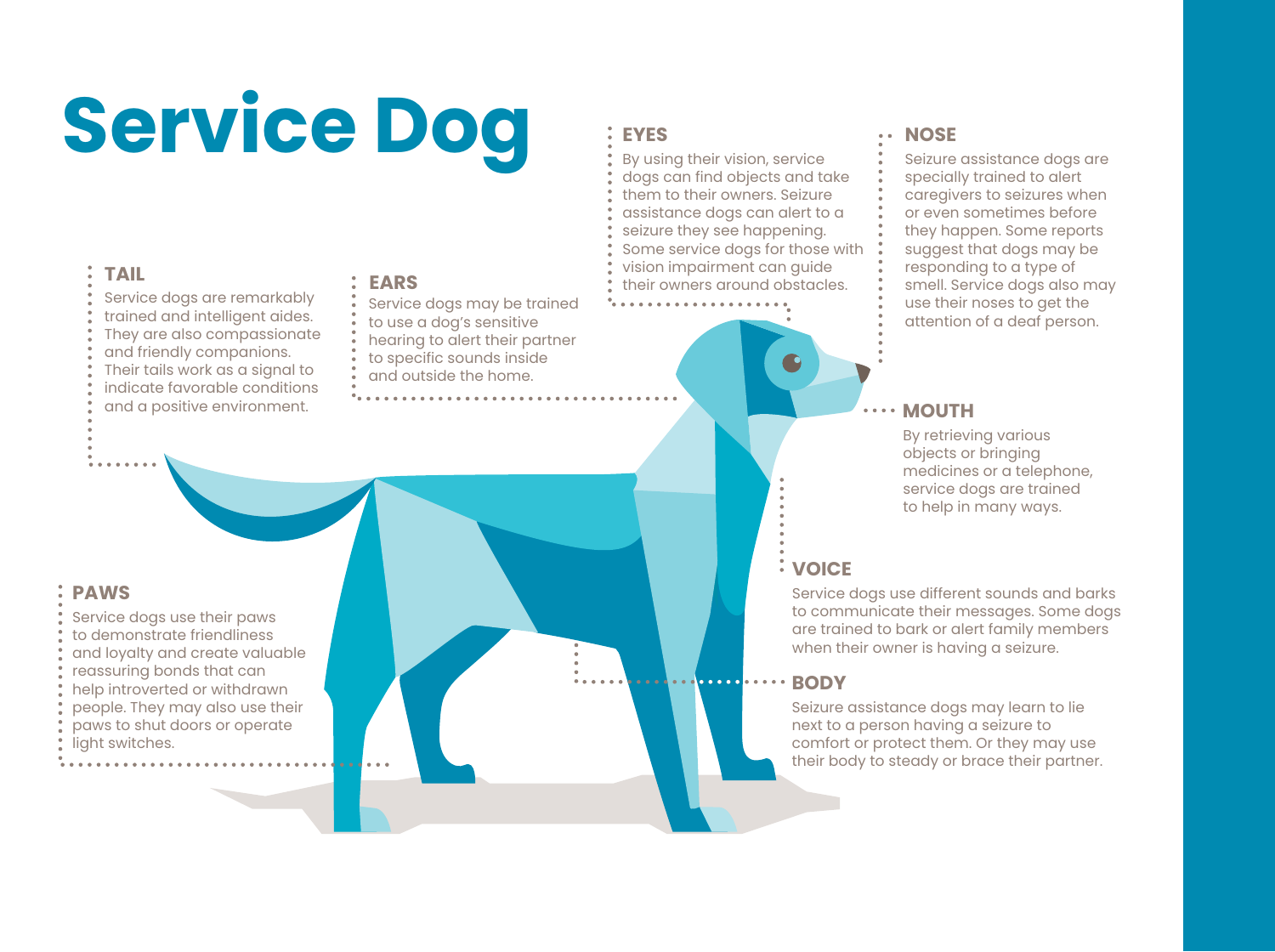*Hi,* 

*I'm Karen Shirk, the founder of 4 Paws for Ability. I'm alive today because of my service dog Ben. After open-heart surgery, a deadly mix of medicines left me barely conscious and fighting for life. Ben picked up the phone, placed it beside me and began to bark. It was my dad, and he quickly sent help.* 



*I truly understand the power dogs have to enhance our lives, and there are so many ways they can support and benefit people's lives and health. Beyond assisting those with hearing or vision impairments, highly-trained service dogs are able to provide critical support and independence for people with Alzheimer's, epilepsy and other seizure disorders, autism, and mobility issues. Furthermore, therapy dogs have been shown to have a positive impact for those coping with cancer, obesity, dementia, cardiovascular disease, and other illnesses as well as emotional issues such as PTSD and anxiety. In this brochure, you will find information about the particular benefits of service dogs for people affected by epilepsy and seizure disorders, as well as some tips about how to make the most of the companionship and support that dogs can provide in general.*

*Karen Shirk | 4 Paws Founder and Executive Director*

# **ABOUT MAGNOLIA** *PAWS FOR COMPASSION®*

Living with a seizure disorder can be physically challenging and can take an emotional toll resulting in feelings of depression, isolation and loneliness for the person living with the condition, as well as stress, worry and anxiety for family members and caregivers. That's where Magnolia *Paws for Compassion* comes in.

This one-of-a kind program aims to raise awareness of the beneficial impact that animals can have on people living with certain illnesses, helping them to feel more relaxed, positive and connected with their community. Magnolia *Paws for Compassion*, created by Eisai Inc. in partnership with Epilepsy Foundation and 4 Paws for Ability, seeks to increase access to animal assistance for those coping with a seizure disorder, such as epilepsy.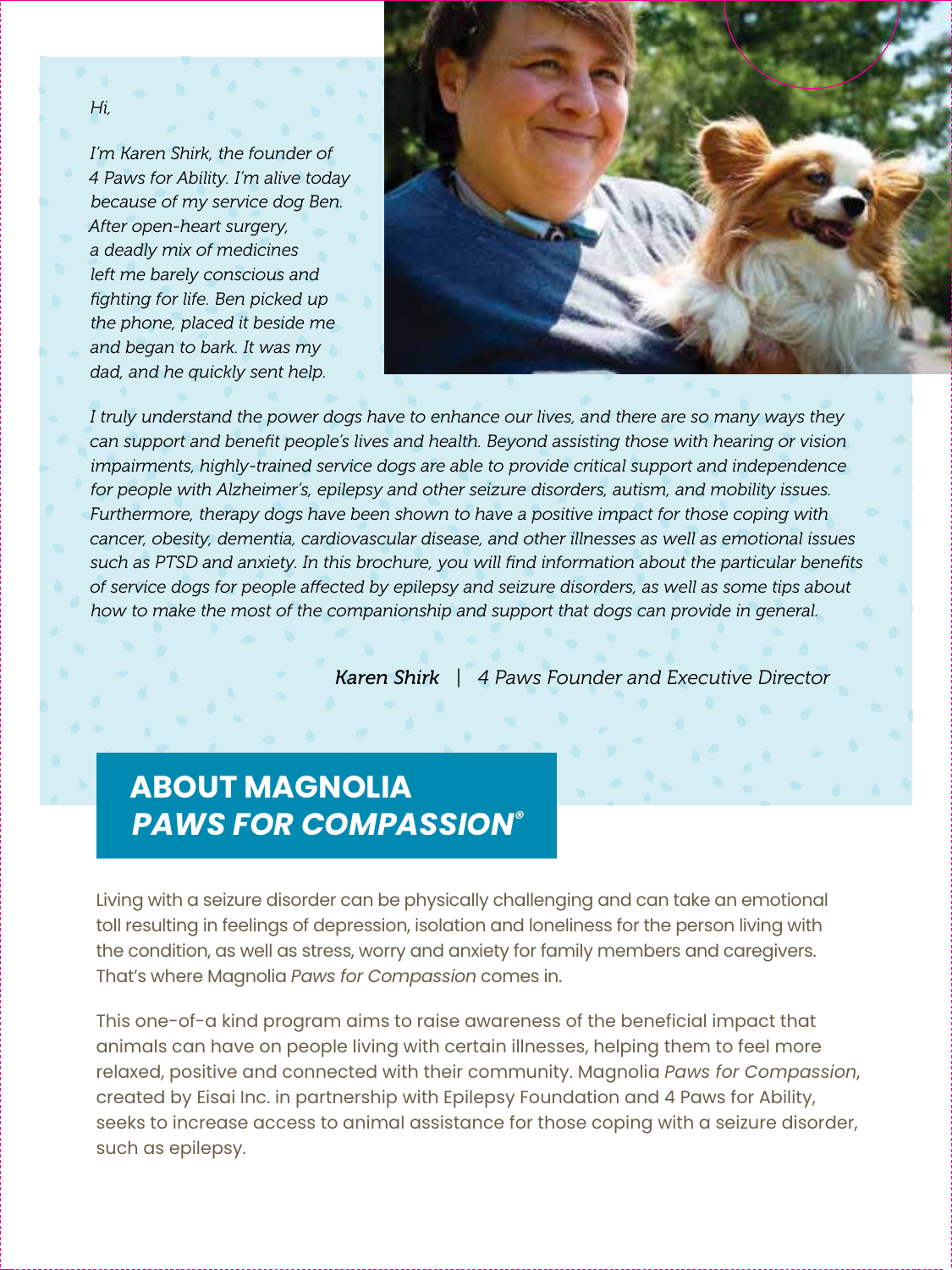# **A COMFORTING PAW**

Therapy dogs are trained to provide psychological or physiological therapy to individuals and are commonly used in schools, nursing homes and hospitals.

Therapy training is not as extensive as programs for service dogs, and typically includes an obedience class, exposing dogs to a variety of situations they might encounter in a therapeutic setting and a certification class. It is important to note that the special rights afforded under the ADA do not apply to therapy dogs and their handlers.

#### **For more information about therapy dogs, see the enclosed infographic.**

*"It has been a heartwarming experience seeing the joy that Ash brings to those we visit at the Healthcare Center. It's interesting to see how a visit from Ash can brighten their day and how we feel after the visit knowing that we enjoyed sharing Ash."*

*Diana Daly, Product Safety Coordinator at Eisai Inc. Dog: Ash, a mixed terrier*



*Frank Fang, Deputy President and Head of the Integrated Chemistry Engine at Eisai Inc.* 

*Dog: Tony, a Staffordshire Terrier*





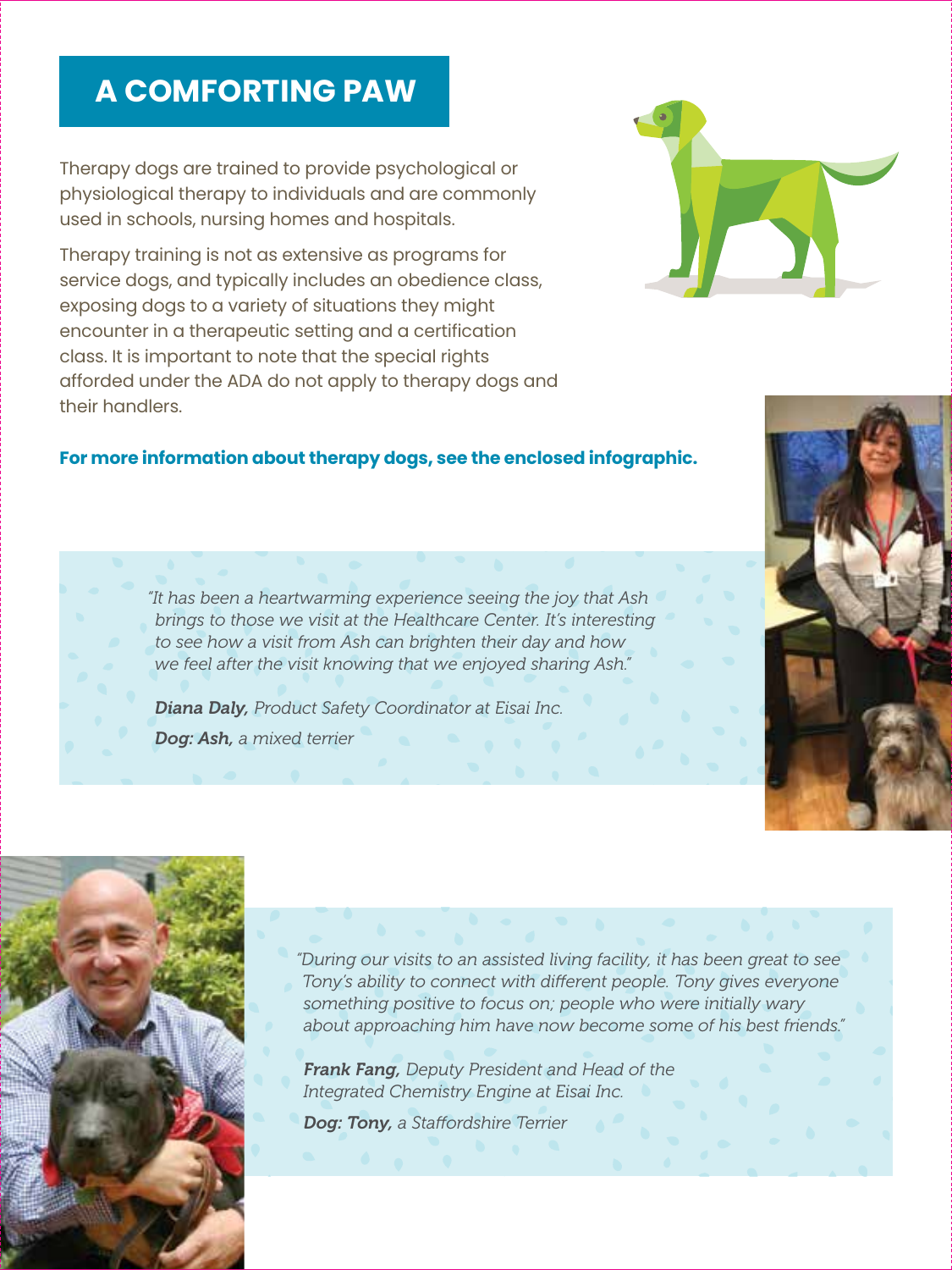# **Therapy Dog**

**TAIL**

their tails.

Therapy dogs are compassionate and friendly companions and often are wagging

#### **EARS**

- A therapy dog can lend
- a nonjudgmental ear to
- children who need to
- improve their reading skills.

#### **EYES**

- Therapy dogs have warm
- and soft glances. They voluntarily
- approach strangers and make
- eye contact to try to develop social
- and emotional relationships.

# **VOICE** Therapy dogs love interacting with people. They do not bark at strangers or in unfamiliar settings.

#### **BODY**

Therapy dogs are accustomed to being touched and petted by people who may act differently than others due to illness or a disability.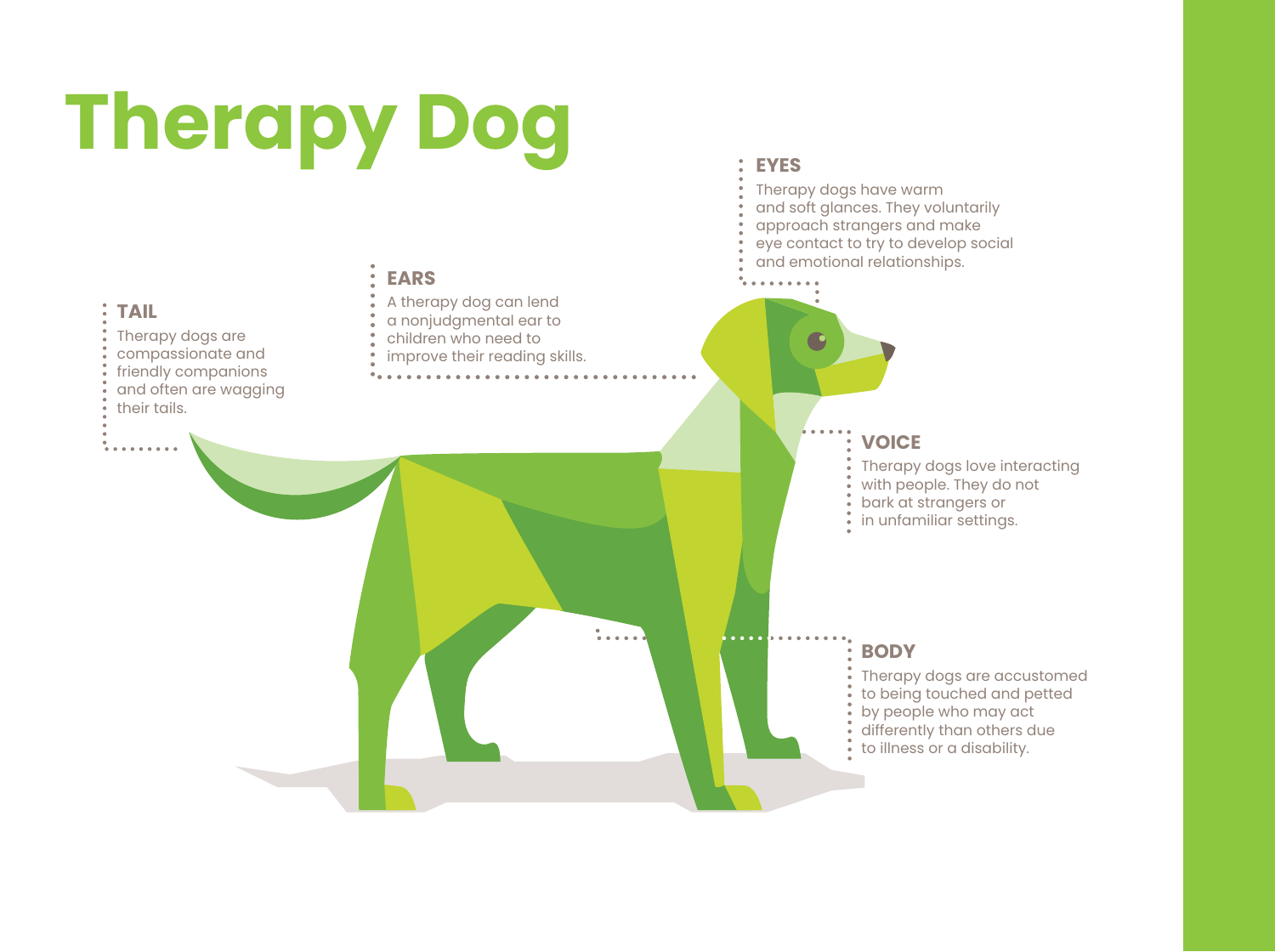# **BOOST THE BENEFITS OF ANIMAL ASSISTANCE WITH THESE TIPS**

Dogs and humans have helped each other for more than 12,000 years as loving friends, faithful companions and working partners.



Research suggests interaction with dogs can promote health and general well-being by providing companionship, emotional support and comfort. Interaction with dogs can improve blood pressure, heart rate, stress, depression, anxiety, pain, fatigue and social functioning.



#### **Use your furry friend as motivation & establish a routine**

Something as simple as a daily brisk walk can help you live a healthier life, and the more frequently you walk, the greater the health benefits.\*



#### **Emotional health benefits**

Walking with your dog will provide companionship, which has been found to decrease feelings of loneliness and isolation. Spending time with dogs can also help reduce stress and anxiety.



#### **Socialize with your dog**

Go to the park with your dog, and you may find that you're chatting with more people than you would otherwise. Dogs are a great way of breaking the ice.



### **NO DOG? YOU CAN STILL BENEFIT FROM ANIMAL ASSISTANCE**

- Offer to dog-sit for a friend
- Volunteer at a local shelter or animal hospital
- Join a friend or family member for a long walk with his or her dog. You can enjoy time with a loved one and the benefits of being around a dog while getting some great exercise\*

*\* Talk to your physician before beginning any change in exercise or activity level.*